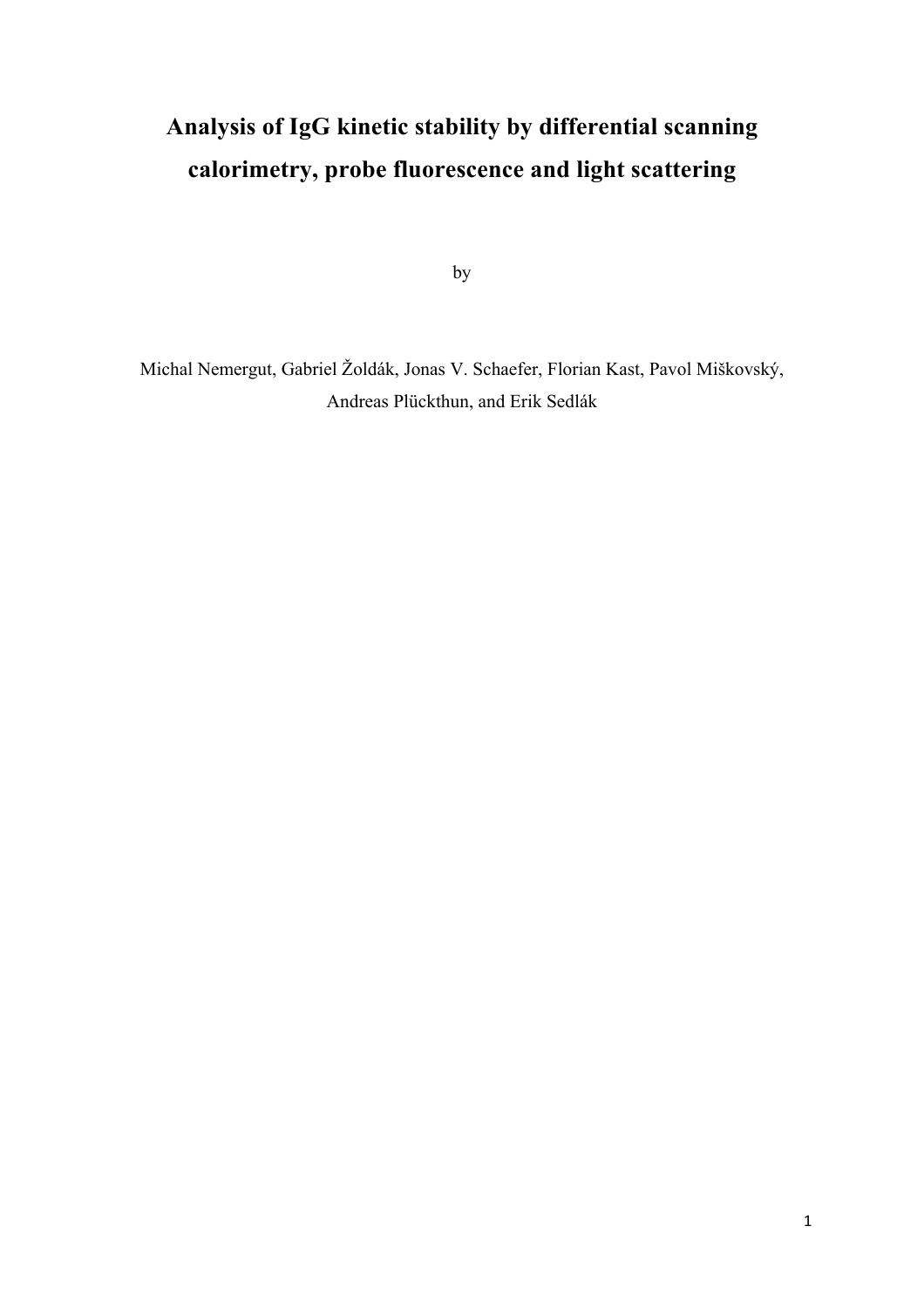

Figure S1. Effect of scan rate on DSC profile at increasing urea concentrations. Urea concentrations:  $0 \text{ M (A), 1 M (B), 2 M (C), and 3 M (D).}$  The used scan rates were 0.25 K/min (black), 0.5 K/min (blue), 1.0 K/min (green), and 1.5 K/min (red), respectively. Experimental data are shown as circles. The fits according our model (Eq. 4 and Eq. 5) are shown as solid lines in corresponding colors. IgG concentrations were 5  $\mu$ M in all measurements.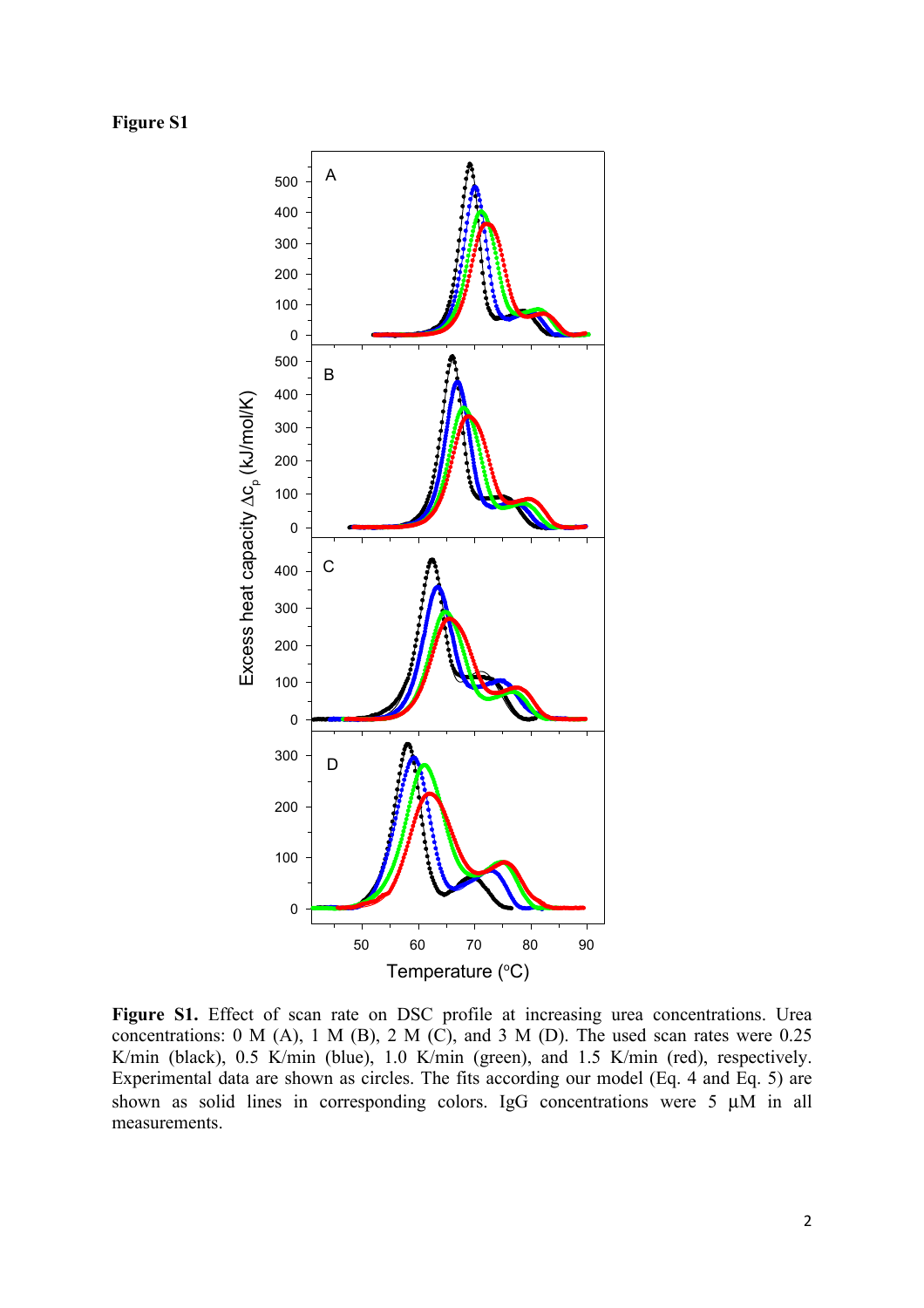

**Figure S2.** Effect of IgG concentration on its temperature-induced aggregation. IgG concentrations tested were: 0.2 mg/ml (white circles), 0.75 mg/ml (black circles), 1.0 mg/ml (white triangles), and 2.0 mg/ml (black triangles). The protein aggregation was monitored as absorbance at 500 nm. The scan rate was  $1.0$  K/min in all measurements. Inset:  $T_{\text{agg}}$ , defined as the temperature at which  $OD_{500 \text{ nm}}$  reaches the value 0.1, as a function of IgG concentration.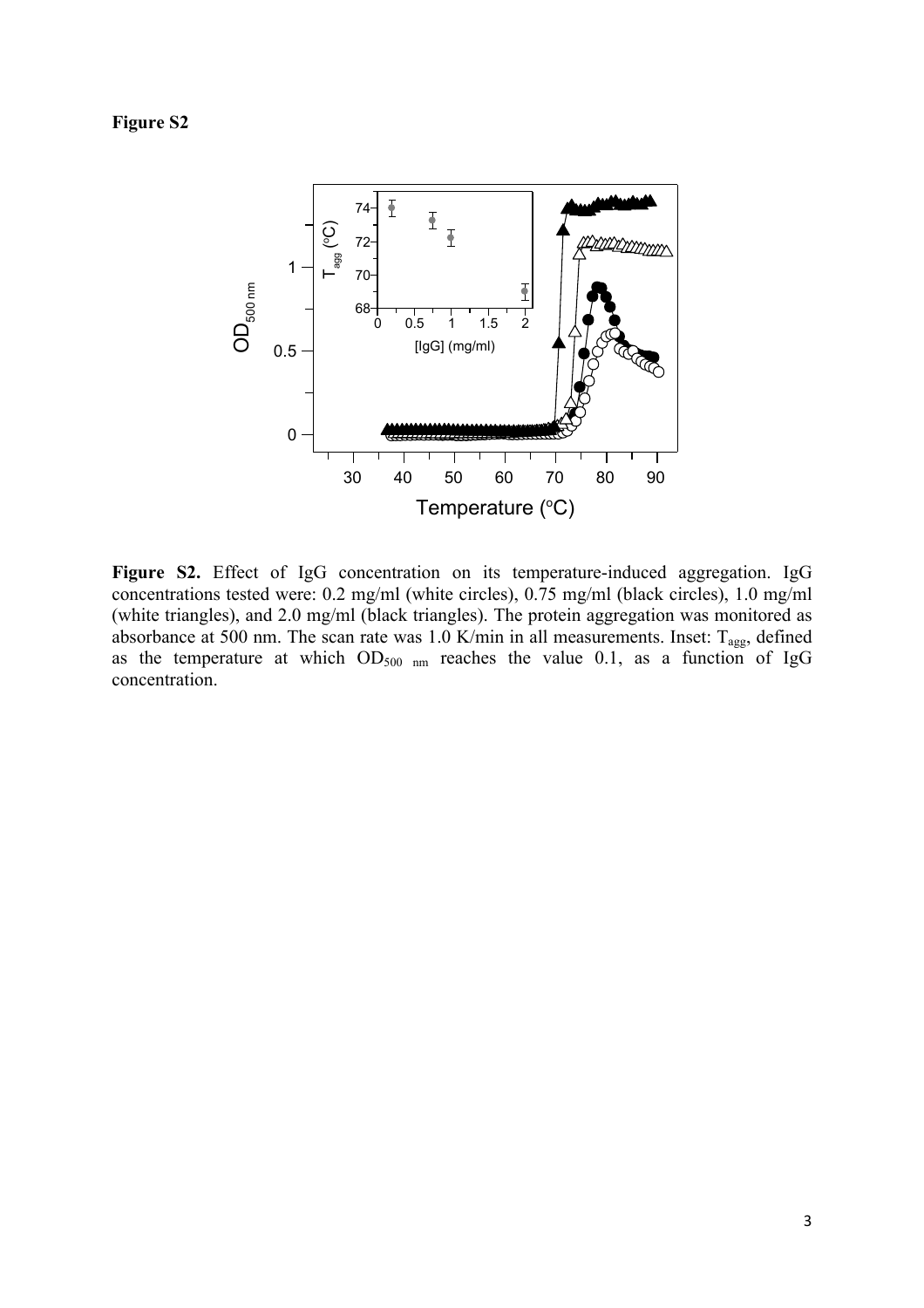**Figure S3**



**Figure S3.** Increasing urea concentrations (0 M - black solid line, 1 M - blue solid line, 2 M green solid line, and 3 M - red solid line) do not affect ellipticity (A), ANS fluorescence (B), and intrinsic tryptophan fluorescence (C). For comparison, the effect of 8.5 M urea, i.e. fully denaturing urea concentration, on the IgG6B3 properties is shown in dashed lines. The protein concentrations were 5 µM in all measurements.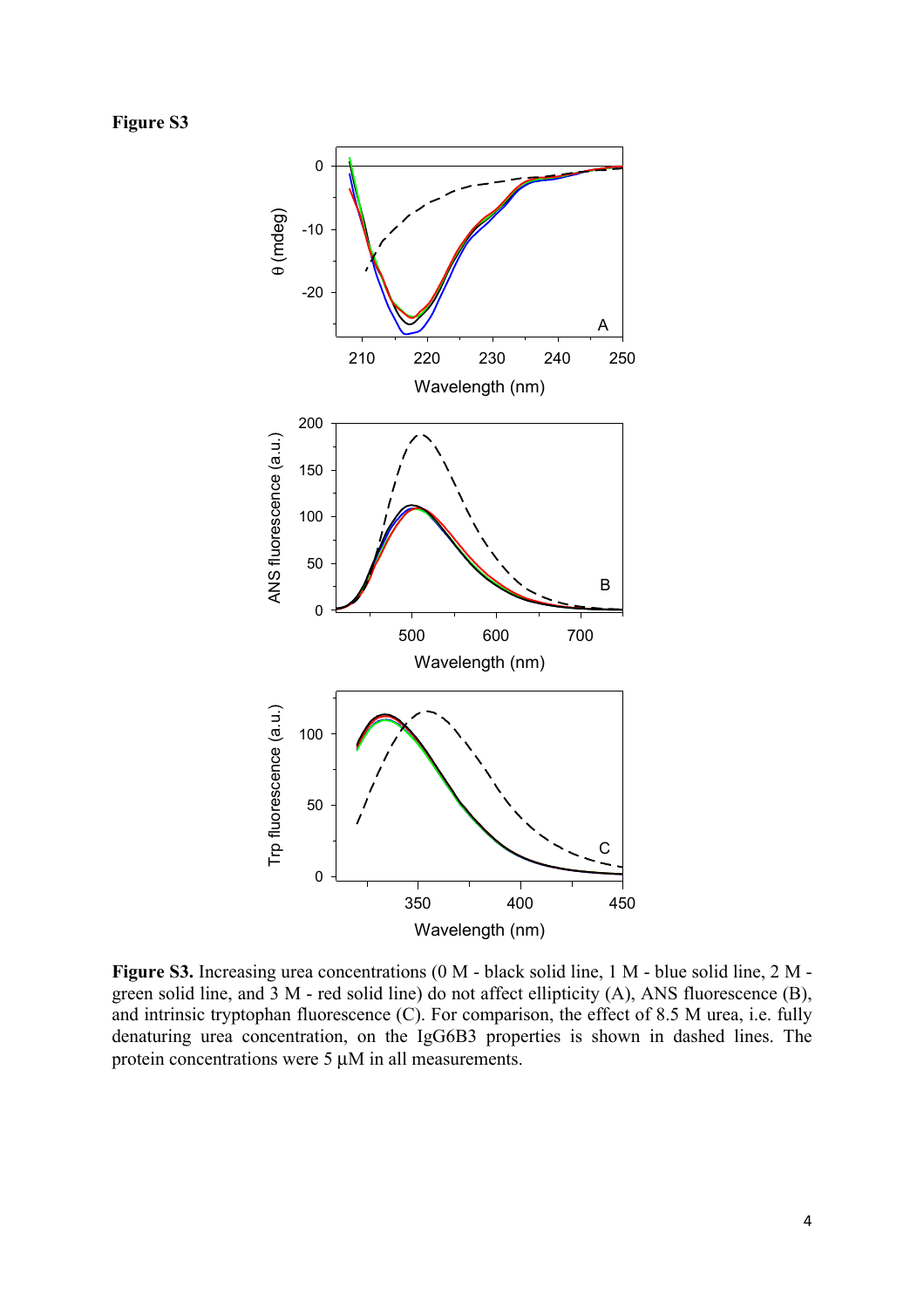**Figure S4**



**Figure S4.** The presence of ANS does not affect DSC transitions of IgG6B3 in different urea concentrations (0 M - black solid line, 1 M - blue solid line, 2 M - green solid line, and 3 M red solid line). DSC transitions of IgG6B3 in the presence of ANS (500 µM, thin lines) and in the absence of ANS (thick lines). DSC scans were performed with a protein concentration of 0.75 mg/ml (5  $\mu$ M) in PBS pH 7.4 and a scan rate of 1.0 K/min.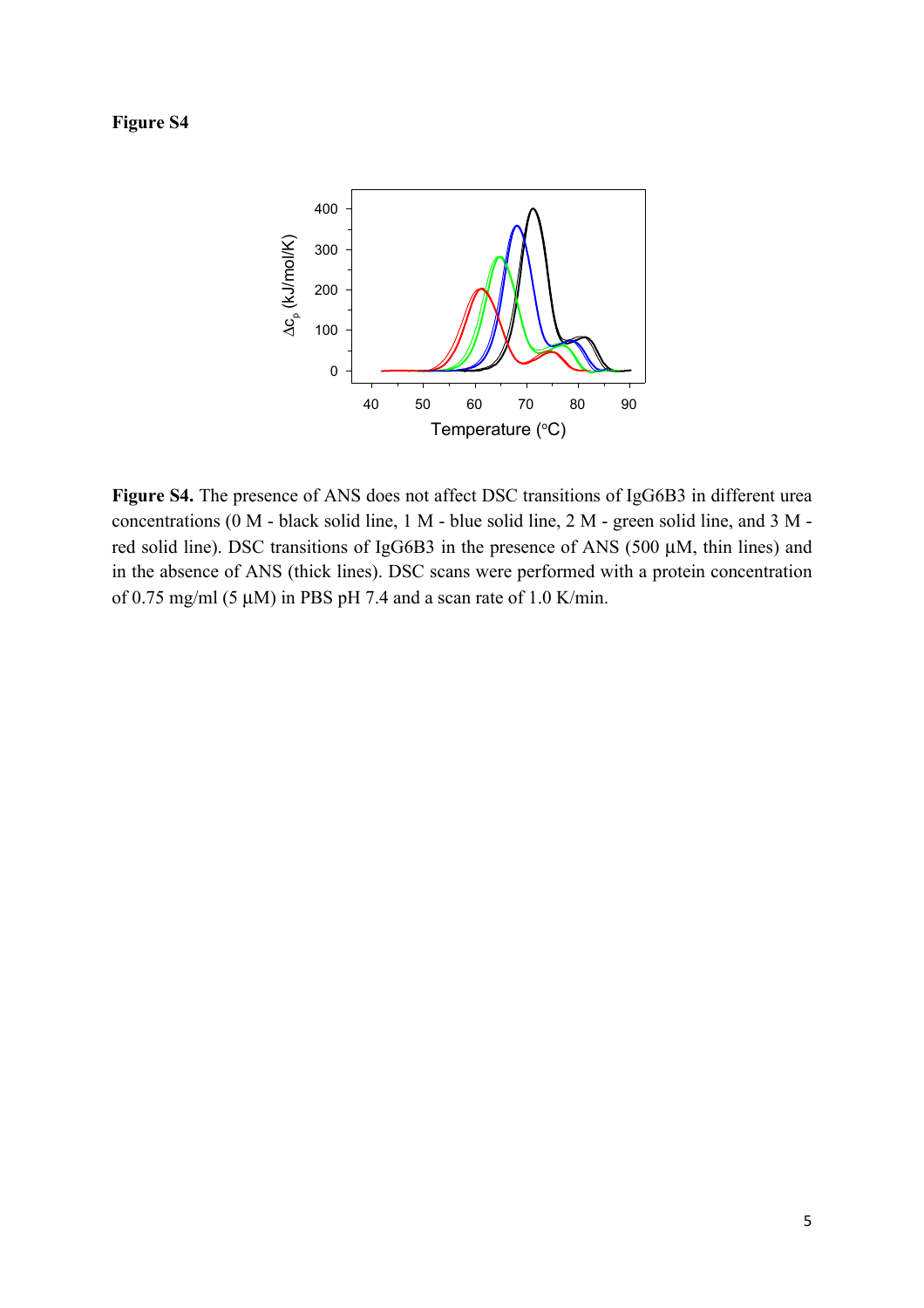

**Figure S4.** Combined molar fraction of states U and D as a function of temperature (dashed line), derived from Equation 5, and the normalized amplitudes of the ANS fluorescence (grey circles) obtained from the kinetic measurements shown in Figure 4. The ANS fluorescence measurements were performed with a protein concentration of 0.75 mg/ml (5 µM) and ANS concentration of 500 µM.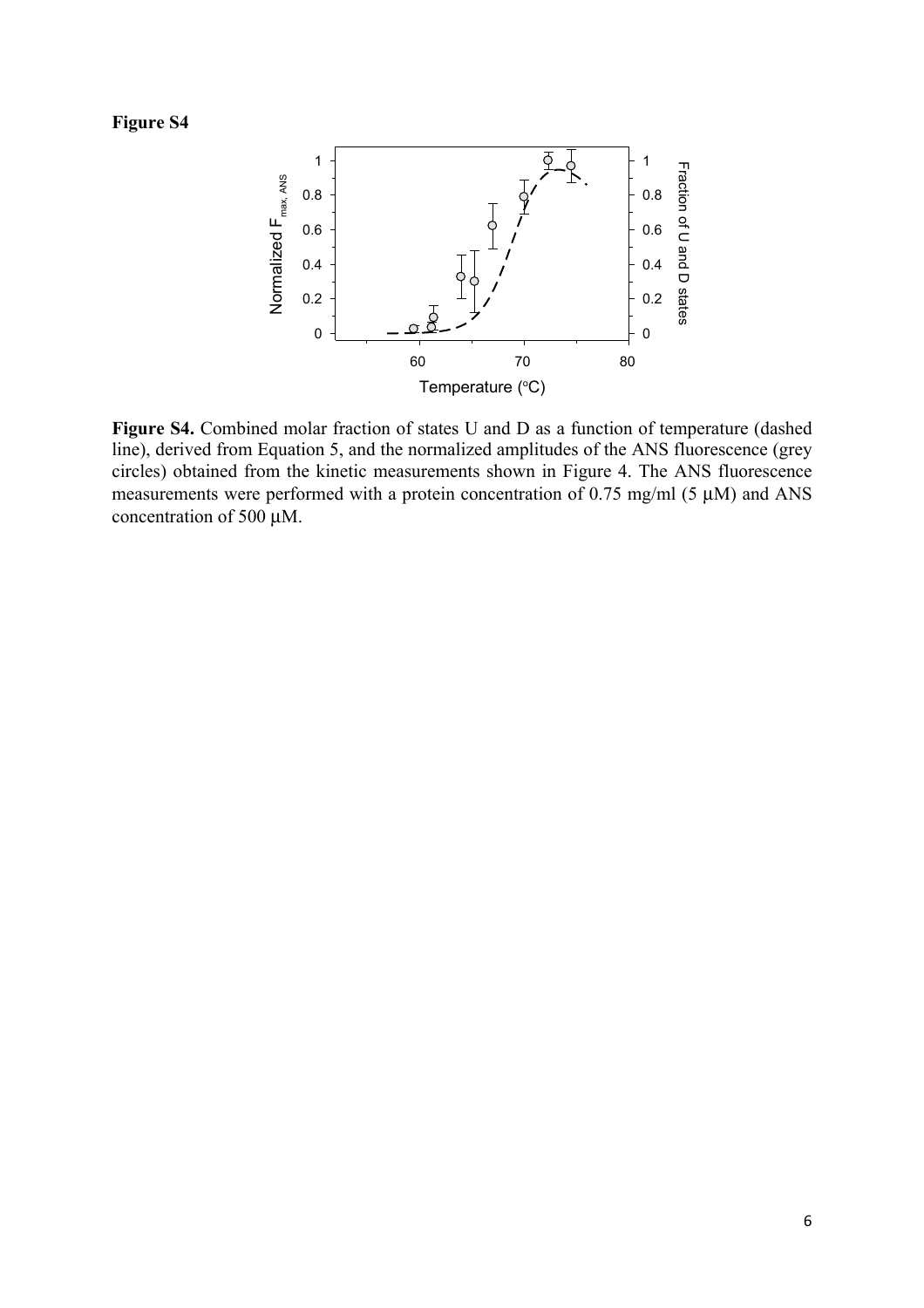

Figure S5. ANS fluorescence as a function of temperature at increasing urea concentrations (0 M - black solid line, 1 M - blue solid line, 2 M - green solid line, and 3 M - red solid line). The molar fraction of the states U and D (dashed line) and of the state D (thin solid line) as a function of temperature are also shown. The ANS fluorescence measurements were performed with a protein concentration of 0.75 mg/ml  $(5 \mu M)$  and ANS concentration of 500 µM at a scan rate of 1.0 K/min. The buffer was PBS at pH 7.4.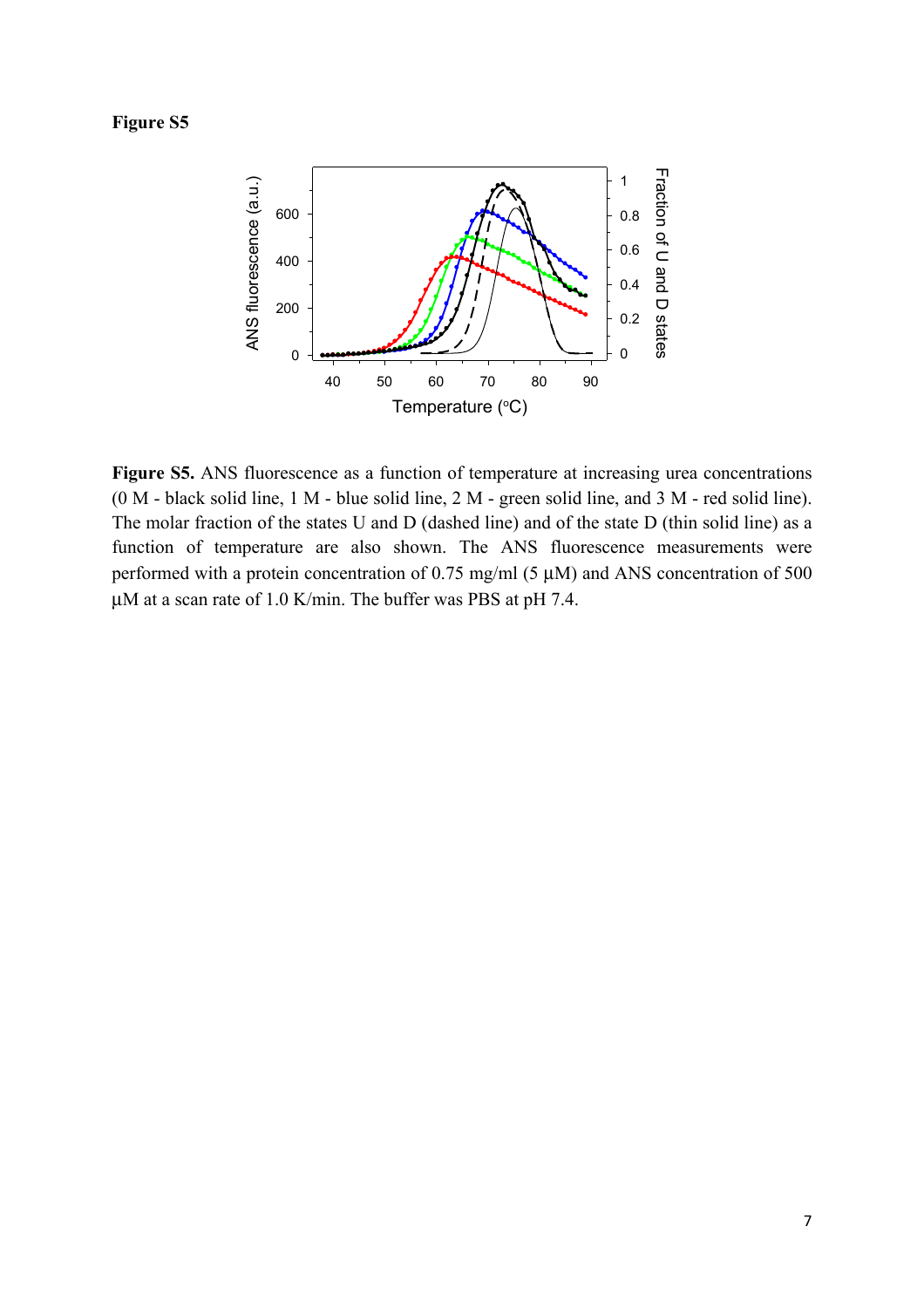**Table S1.** Parameters describing individual steps of the thermal denaturation of IgG in the presence and in the absence of ANS at different urea concentrations analyzed according the kinetic model as shown in Equation 4. The protein concentration was 3.3 µM. The scan rate of the measurements were 1.0 K/min.

| [Urea]         |        | $T_{\rm trs}$ | $\Delta H_{\rm{cal1}}$ | $T_2^*$     | $E_{a2}$ | $\overline{T_3}^*$ | $E_{a3}$ |
|----------------|--------|---------------|------------------------|-------------|----------|--------------------|----------|
| M)             |        | $^{\circ}C$   | kJ/mol)                | $^{\circ}C$ | (kJ/mol) | $^\circ{\rm C}$    | (kJ/mol) |
| $\overline{0}$ | - ANS  | 70.1          | 583                    | 75.8        | 188      | 84.3               | 354      |
|                | $+ANS$ | 69.1          | 588                    | 75.3        | 251      | 83.7               | 349      |
|                | - ANS  | 66.7          | 563                    | 73.3        | 190      | 81.9               | 338      |
|                | $+ANS$ | 65.9          | 556                    | 73.0        | 216      | 81.3               | 350      |
| 2              | - ANS  | 63.2          | 514                    | 71.4        | 169      | 80.4               | 312      |
|                | $+ANS$ | 62.2          | 521                    | 70.8        | 193      | 79.6               | 330      |
| 3              | - ANS  | 59.9          | 460                    | 68.6        | 158      | 77.8               | 280      |
|                | $+ANS$ | 58.5          | 507                    | 67.5        | 201      | 77 1               | 370      |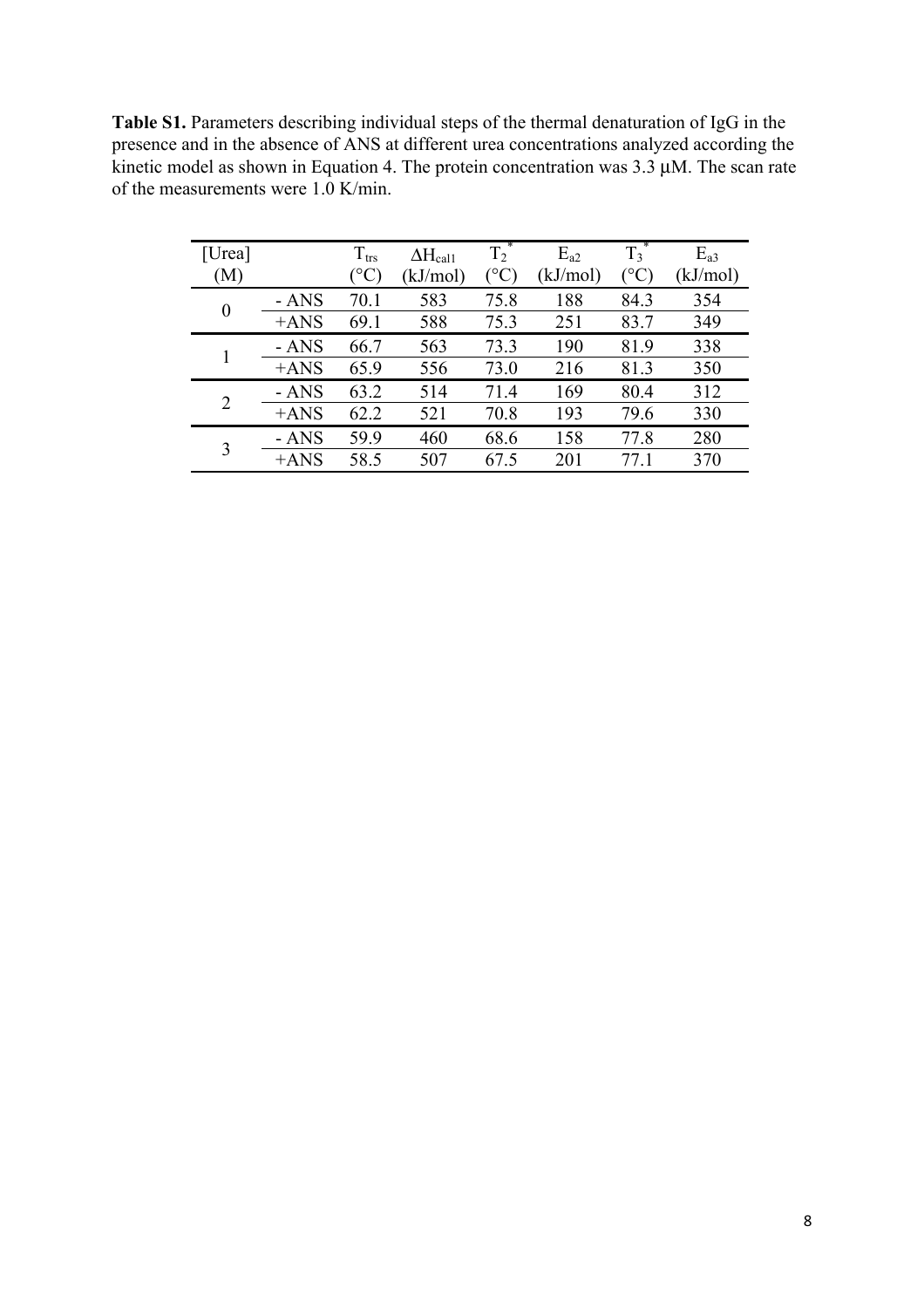| [Urea]           | Scan rate | $T_{\rm trs}$ | $\Delta H_{cal1}$ | $T_2^*$         | $E_{a2}$ | $T_3^*$         | $E_{a3}$ |
|------------------|-----------|---------------|-------------------|-----------------|----------|-----------------|----------|
| (M)              | (K/min)   | $(^{\circ}C)$ | (kJ/mol)          | $({}^{\circ}C)$ | (kJ/mol) | $({}^{\circ}C)$ | (kJ/mol) |
|                  | 0.25      | 69.5          | 650               | 76.2            | 193      | 86.7            | 310      |
| $\boldsymbol{0}$ | 0.5       | 69.5          | 621               | 76.4            | 171      | 84.6            | 358      |
|                  | 1.0       | 70.1          | 583               | 75.8            | 188      | 84.3            | 354      |
|                  | 1.5       | 70.2          | 635               | 75.3            | 242      | 83.8            | 366      |
|                  |           | 69.9          | 622               | 75.9            | 198      | 84.9            | 347      |
| Average          |           | $\pm 0.3$     | ± 29              | $\pm 0.5$       | ± 30     | $\pm$ 1.3       | ± 25     |
|                  | 0.25      | 66.6          | 548               | 73.9            | 166      | 86.4            | 236      |
| $\mathbf{1}$     | 0.5       | 66.6          | 570               | 74.5            | 159      | 83.1            | 303      |
|                  | 1.0       | 66.7          | 563               | 73.3            | 190      | 81.9            | 338      |
|                  | 1.5       | 66.8          | 552               | 73.2            | 197      | 81.9            | 335      |
|                  |           | 66.7          | 558               | 73.7            | 178      | 83.3            | 303      |
| Average          |           | $\pm 0.1$     | $\pm 10$          | $\pm$ 0.6       | ±18      | $\pm 2.1$       | ± 47     |
|                  | 0.25      | 64.0          | 386               | 70.3            | 151      | 85.4            | 205      |
| $\overline{2}$   | 0.5       | 63.0          | 472               | 73.7            | 166      | 84.0            | 225      |
|                  | 1.0       | 63.2          | 514               | 71.4            | 169      | 80.4            | 312      |
|                  | 1.5       | 63.2          | 502               | 71.0            | 172      | 80.2            | 303      |
|                  |           | 63.2          | 469               | 71.6            | 165      | 82.5            | 261      |
| Average          |           | $\pm 0.4$     | ± 58              | $\pm$ 1.5       | $\pm 9$  | ± 2.6           | ± 54     |
|                  | 0.25      | 58.3          | 446               | 70.5            | 138      | 77.7            | 315      |
| $\overline{3}$   | 0.5       | 58.4          | 456               | 70.5            | 139      | 78.5            | 294      |
|                  | 1.0       | 59.9          | 460               | 68.6            | 158      | 77.8            | 280      |
|                  | 1.5       | 59.7          | 417               | 69.0            | 133      | 79.1            | 253      |
|                  |           | 59.1          | 445               | 69.3            | 142      | 78.3            | 286      |
| Average          |           | $\pm 0.8$     | ±19               | ± 1.5           | ±11      | $\pm 0.7$       | ± 26     |

**Table S2.** Parameters describing individual steps of the thermal denaturation of IgG at various scan rates and at different urea concentrations analyzed according the kinetic model as shown in Equation 4. The protein concentration was  $5 \mu M$ .